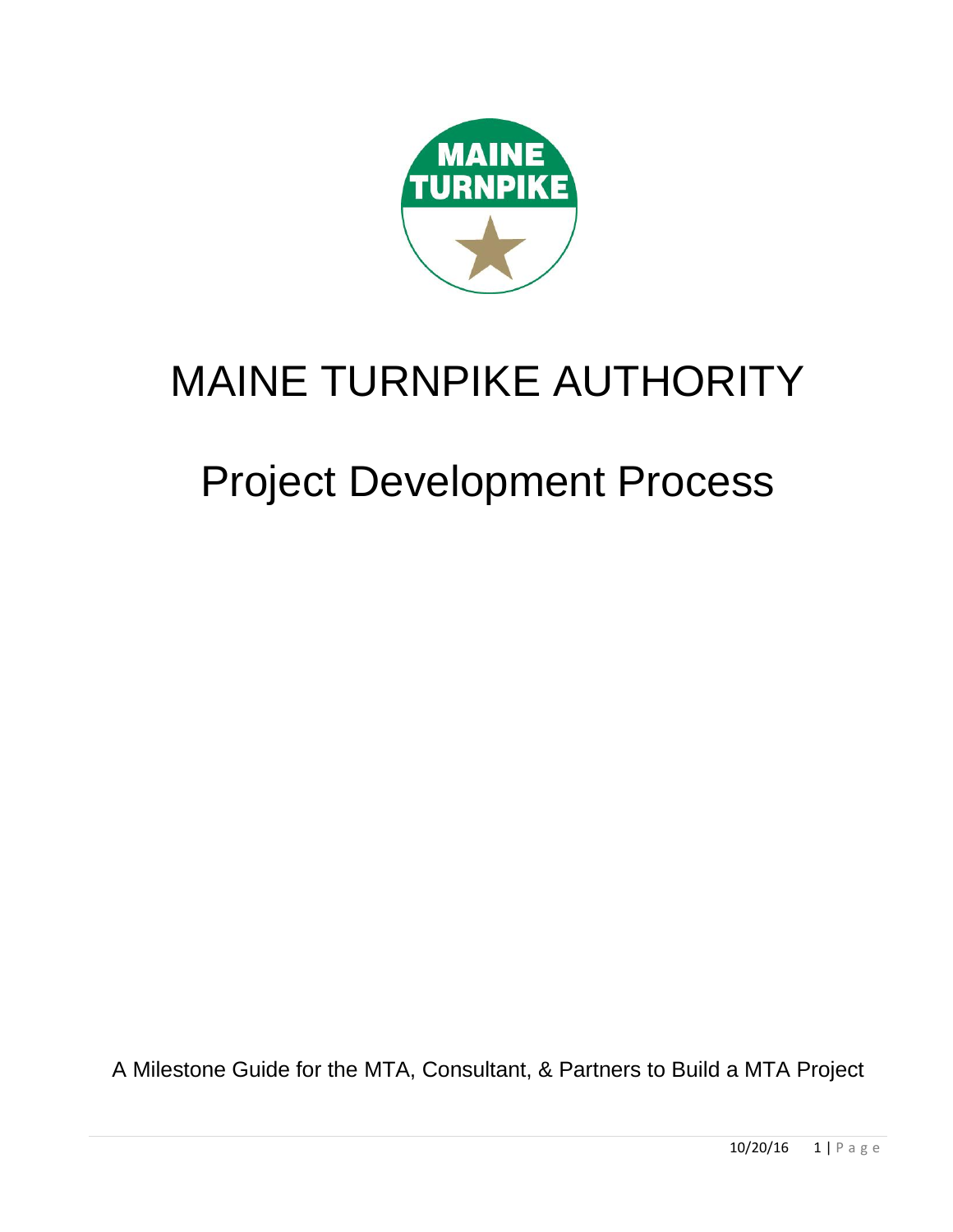# **INTRODUCTION: BACKGROUND AND APPLICABILITY**

The intent of this document is to provide Maine Turnpike Authority (MTA) Staff and Consultants assigned to a MTA Infrastructure Improvement or Maintenance construction Project, that will be put out to bid to Contractors, guidance on the steps necessary and the order in which they must be taken.

Most MTA Projects have a planning phase, a project development phase, and a construction phase. This document focuses on Project Development, however includes a brief overview of the Planning Process.

Typical MTA Infrastructure Improvement & Maintenance construction Projects that would be covered by the Project Development Process include:

- 1. Highway mainline improvements, including new alignments, capacity improvements, reconstruction and rehabilitation
- 2. Interchange and Interchange ramp improvements, including new alignments, capacity improvements, reconstruction and rehabilitation
- 3. Bridge improvements, including new construction and repairs, rehabilitation, reconstruction of existing of existing structures
- 4. Toll Plaza improvements, including new construction and improvements to site/civil and existing structures/facilities
- 5. Buildings and Facility improvements, including new construction and improvements to existing buildings or structures and their components
- 6. Service Plaza improvements, including new construction and improvements to existing buildings, parking lots and their components
- 7. Wetland Mitigation projects
- 8. Other ancillary highway improvements, including sign, streetlight and guardrail upgrades, clearzone improvements, slope and drainage repairs and improvements, tree planting and other vegetation control/enhancements
- 9. Utilities improvements, including water, sewer, electrical and communications improvements.

The Project Development process has a series of 16 events, from project kickoff to project completion that the Project Manager and the Project Team must follow to assure a quality project.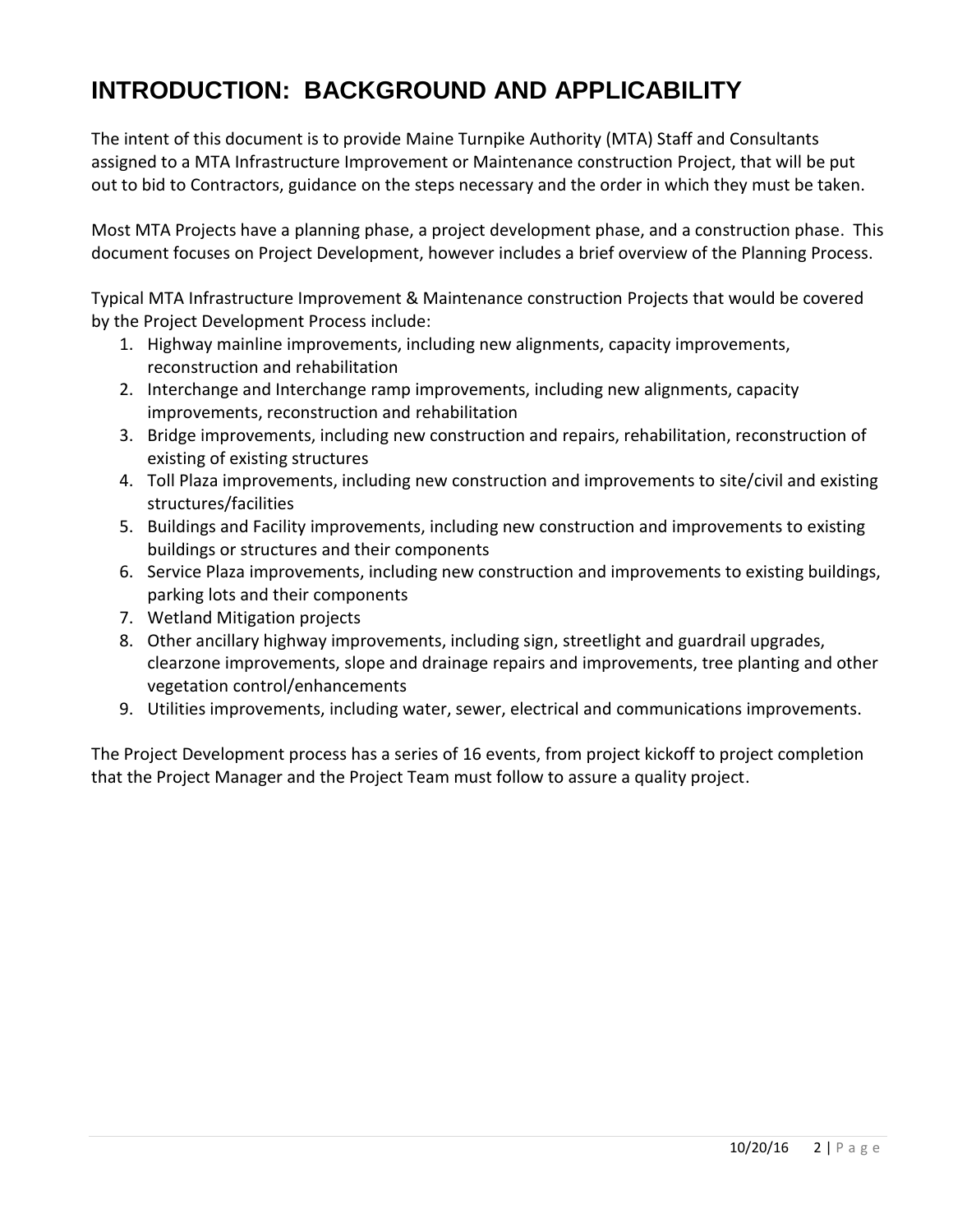# **PLANNING PROCESS AND MTA POLICIES**

The following section provides a brief overview of the Planning Process and applicable MTA Policies and is included in this document for background information only. The Planning Process occurs prior to Project Development commencing.

#### **PLANNING**

There are two processes by which an MTA construction project may be initiated. The first process is when an improvement need to existing infrastructure is identified during the Annual Inspection by the MTA's General Engineering Consultant (GEC).

The second process is when a need is identified either by the MTA or by an agreement with a State, Local or Partner Entity. Such capital improvement projects fulfill an identified need that provides additional capacity, new connections to other roads or new facilities. These capital improvement projects typically require substantial studying and planning.

#### *Process 1: Annual Inspection/30-year plan*

Each year, the GEC performs an annual inspection of the entire facility. After reviewing with MTA staff, the GEC updates the 30-year Reserve Maintenance (RM) and Capital Asset plan and provides the plan to the Chief Financial Officer (CFO) for inclusion in the annual 30-year financial model. The project list for the subsequent year is finalized and presented to the Board for approval each October as part of the required annual RM deposit worksheet. Once these are approved, a more specific and detailed draft 4 year planning tool known as the 4-year capital investment plan is developed, which is based on the 30 year plan, and details project time periods, scope, traffic impacts and program budget. Each spring, a draft of the proposed 4-year capital investment plan is provided to staff for comment and review, as well as to coordinate with affected Municipalities, MaineDOT and other Partner Entities. The 30-year RM and Capital Asset plan continues to undergo a series of reviews by staff, and is updated again in the Spring. Any changes to the 30-year RM and Capital Asset model are incorporated into the draft 4-year plan twice a year- Spring and Fall. The draft 4-year capital investment plan is made available on the MTA website for public comment typically in July. By the October Board meeting, the yearly project list has gone through numerous reviews and thoughtful study as part of the Annual RM deposit, 4-year and 30 year plan development processes.

#### *Process 2: Projects derived from an agreement*

The MTA may also authorize a project to be included in the 30-year plan or annual RM deposit through the following methods:

- 1. Legislative action
- 2. Negotiation with MaineDOT
- 3. Negotiation with another State or Local agency
- 4. Compliance with the MTA's Interchange Program
- 5. Identification in the MTA's Safety and Capacity Study
- 6. Any other process that identifies a need that provides additional capacity, new connections to other roads or new facilities

Once the need has been identified and an agreement has been negotiated with the participating State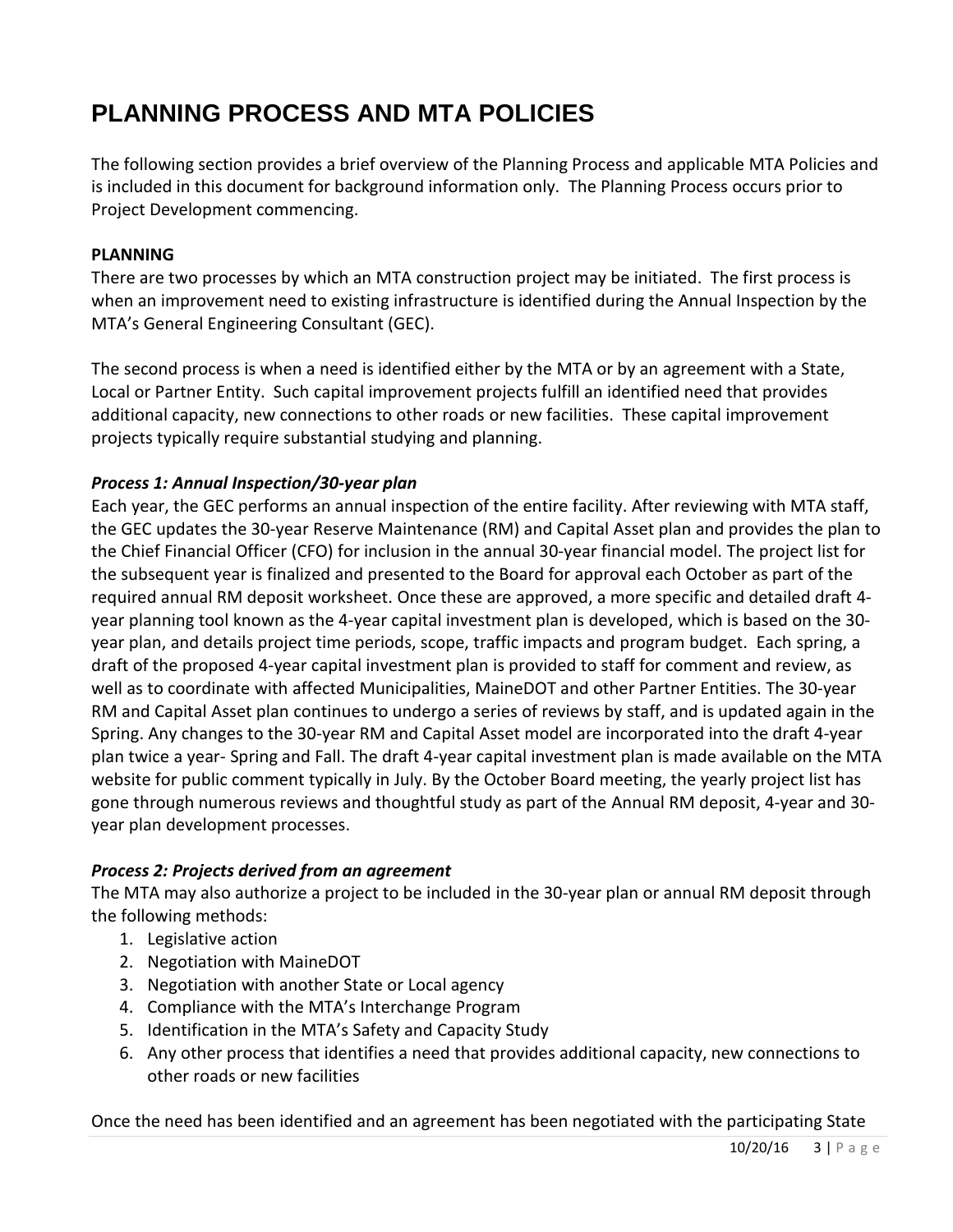or Local Agency, an additional level of planning effort may need to be undertaken before the project enters the Project Development Process. Such planning effort may include feasibility studies, location and alignment studies, environmental impact statements, tolling studies, or any other planning process.

#### **MTA POLICIES**

#### *Public Participation*

The MTA has adopted a Public Participation Policy (PPP) which is located on the MTA web site. At all phases of a project, public participation should meet or exceed the requirements described in the PPP.

Throughout the planning and permitting phases, as well as project development, public meetings or public hearings could be required to satisfy permitting agencies. Depending on the magnitude of the project other public informational meetings or public hearings could be necessary. These will be discussed later in the Project Development Process.

#### *Coordination with Municipalities, Metropolitan Planning Organizations (MPO's) and MaineDOT*

MTA staff meets regularly and shares its yearly project list with Municipalities, MPO's and MaineDOT to coordinate projects especially as they relate to traffic impacts. In addition, meetings with local officials such as the Town Manager, Public Works Director, Fire, Police, and School officials occur for projects where impacts to traffic may be caused by detours, closures, or other construction activities.

The MTA also works with Municipalities involving building projects to insure appropriate State building codes are followed and Municipality input is considered. The MTA may provide local informational submissions and presentations to local codes officers and planning boards as described in the MTA's Public Participation Policy.

#### *Abutter Relations*

The MTA's Right of Way department will make the initial contact with abutters of any project and provide them with relevant information. Updates throughout the project are also provided in accordance with the PPP by either the ROW department or the MTA's construction inspection team.

#### *Noise Policy*

The MTA has adopted a Noise Policy which is located on the MTA's website. Any project that meets the criteria as established in the Noise Policy must be reviewed in accordance with that policy in order to determine if noise abatement measures need to be considered as part of the project development.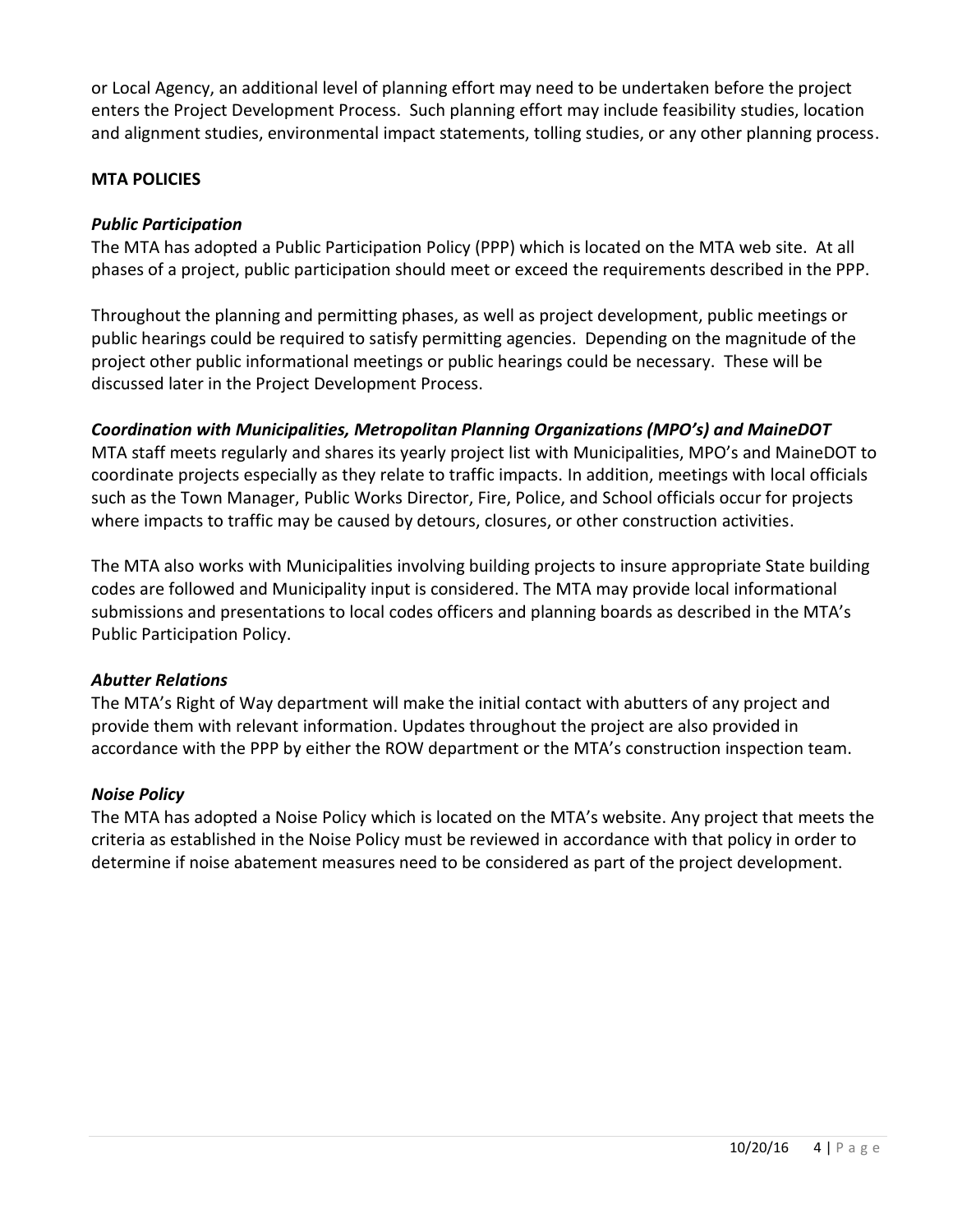# **PROJECT DEVELOPMENT PROCESS**

The following section describes the process involved in the development of a project for the MTA, provides a reference for those involved in the delivery of projects, and provides for consistency for the procurement of professional services. The process is laid out in the order that a project will typically progress towards completion. It explains the activities and objectives in the order they should occur. The MTA does not use State or Federal funds for MTA projects, though a joint project may include state or federal funds and additional steps and requirements may be added in those cases. **For projects with Federal funds, MaineDOT's processes regarding Right of Way activities must be followed, in lieu of the process outlined in this document.**

#### **PROJECT TEAM**

Once a project has been identified, a MTA Project Manager (PM) is assigned by the relevant Director/Officer (Engineering, Planning or Finance). The PM is responsible for tracking a project's progress, managing the consultant contracts, coordinating team meetings and other needs of the project to ensure the project is completed within budget and on schedule.

The Project Team (Team) typically includes a Consultant. For purposes of this document, the Consultant is defined as the primary Consultant responsible for all major design activities that may include geotechnical, survey, environmental assessment (both hazardous and wetland), traffic analysis and overall project management. Actual responsibilities will be assigned in a task order.

Other MTA department liaisons are assigned to the Team by their respective Director/Officer so that every relevant Department or critical function is represented, as needed. The MTA Construction Program Manager and Resident Engineer manage the construction project after the contract is bid and will participate on the Team, as needed.

The Team may also include other Partners/Lessees, as needed.

#### **PROJECT TEAM EXPECTATIONS**

Throughout the Project Development Process there are certain responsibilities that are incumbent on each member of the Team.

- 1. PM is responsible for soliciting scope and fee proposal from the selected Consultant(s) and negotiating the final task/project order. PM will work with the Engineering Program Manager to fulfill this task and will seek approvals from the Chief Financial Officer (CFO) or Chief Operations Officer (COO) and the Executive Director. PM will manage and monitor the Consultant's activities throughout the project.
- 2. PM is responsible for monitoring the schedule and budget and keeping them up to date (though may delegate to staff or to a Consultant as required).
- 3. The PM must notify the Department Director & CFO/COO responsible for the project, if appropriate, about any schedule and budget changes that affect the project.
- 4. The Team Members will provide input to the PM and the team members will report as to their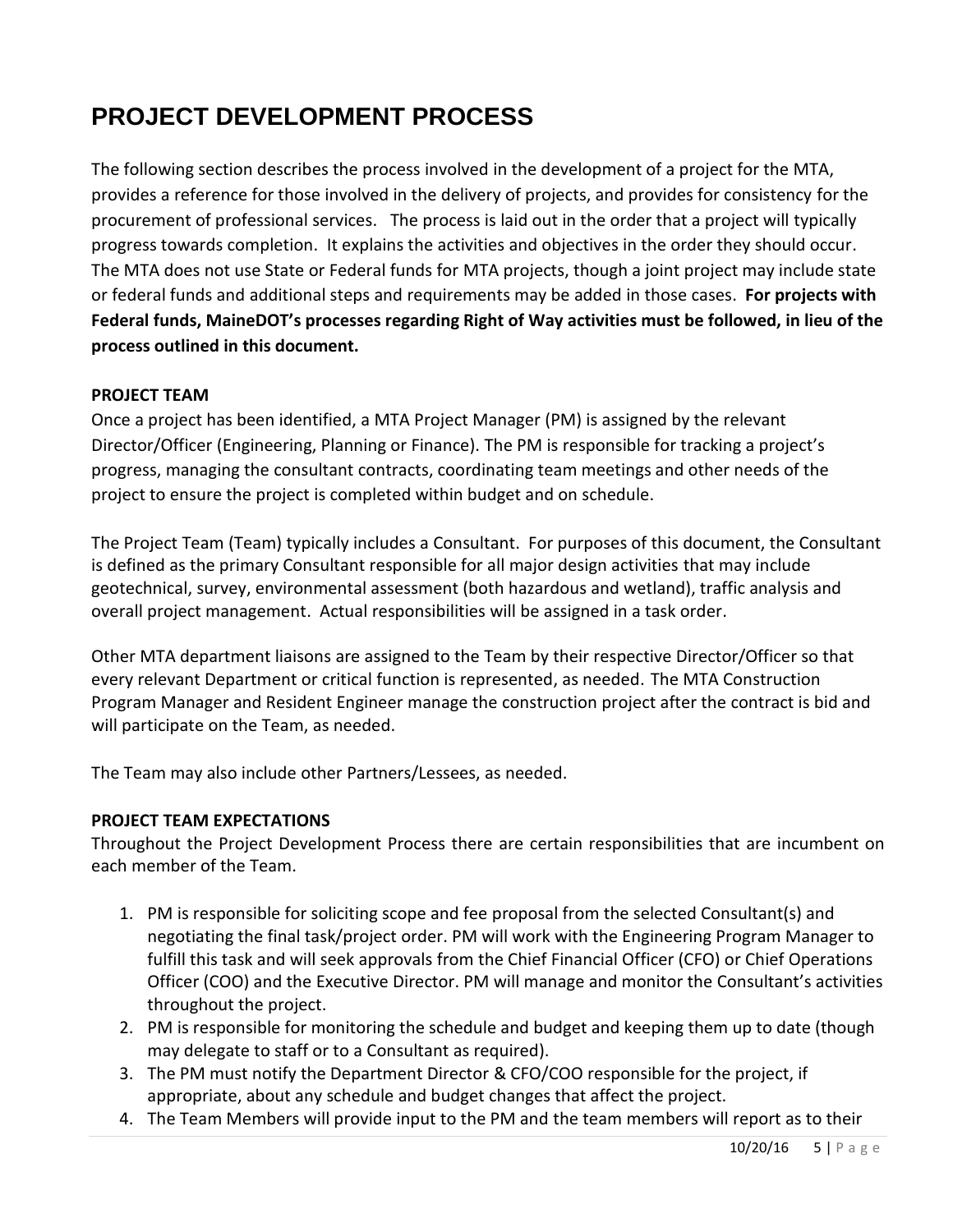progress and when they need assistance to continue with the project. This should be done well in advance of the point of need. The Team is responsible for managing the project within budget and finding ways to further reduce costs even below original budget.

- 5. Throughout the budget management process, there should be consultation with members affected by the budget line items. Communication with all team members is crucial in developing/managing realistic cost estimates.
- 6. The PM is responsible for scheduling regular team meetings.

Team meeting structure:

- 1. An agenda and backup information is provided by the Consultant before the meeting, if required by the PM.
- 2. All Members required for the meeting are expected to attend the Team meeting.
- 3. Minutes are taken and distributed, if needed.
- 4. Other ground rules may be utilized as agreed upon by the Team, or as imposed by the Department head, or as required by the project.

#### **Project Development Milestones & Corresponding Events**

| <b>Event 1 - Project Kickoff</b>                                | P. 8  |
|-----------------------------------------------------------------|-------|
| <b>Event 2 - Initial Team Meeting</b>                           | P. 9  |
| <b>Event 3 - Preliminary Project Scope Development</b>          | P. 9  |
| Event 4 - 10% Design                                            | P. 10 |
| Event 5 - 10% Design Review                                     | P. 10 |
| <b>Event 6 - Finalizing 10% Design</b>                          | P. 10 |
| <b>Event 7 - PDR Preparation (30% Design)</b>                   | P. 11 |
| <b>Event 8 - Finalizing PDR</b>                                 | P. 13 |
| Event 9 - 60 % Design                                           | P. 13 |
| Event 10 - 98 % Design                                          | P. 14 |
| <b>Event 11 - PS&amp;E (Plans, Specifications and Estimate)</b> | P. 16 |
| Event 12 - Bid Phase                                            | P. 17 |
| Event 13 - Contract Award                                       | P. 17 |
| <b>Event 14 - Construction</b>                                  | P. 18 |
| <b>Event 15 - Construction Complete</b>                         | P. 19 |
| <b>Event 16 - Project Complete</b>                              | P. 19 |
|                                                                 |       |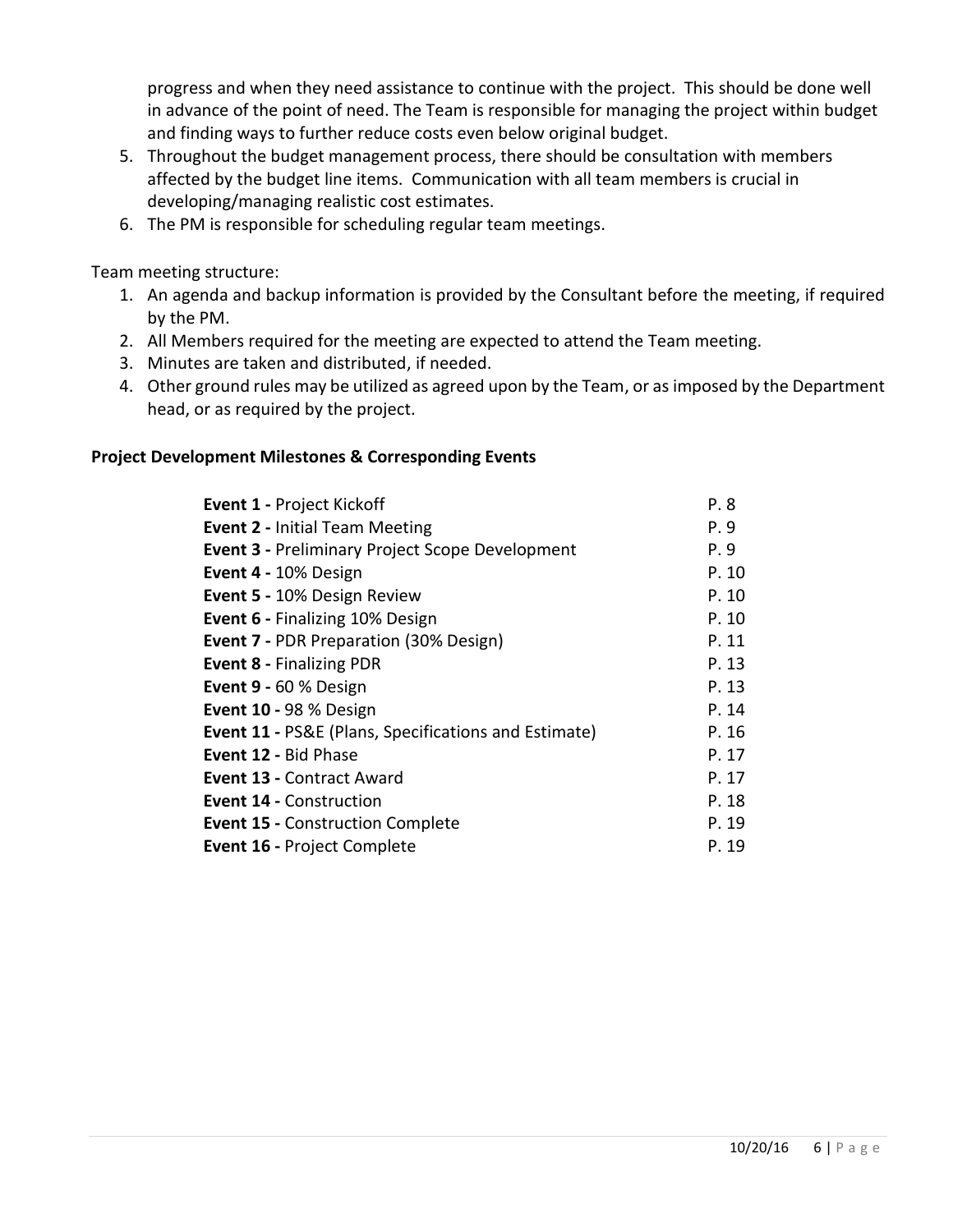# *Event 1- PROJECT KICKOFF*

The PM, department liaisons and Consultant meet, as necessary, to discuss their respective roles in the project and what is required as part of the initial phase. The PM and the Team Members begin collecting as much preliminary information as possible. This information is gathered in preparation for the Initial Team Meeting. **The project development process has officially been kicked-off.**

#### **CONSULTANT TASK/PROJECT ORDER NEGOTIATIONS**

The PM would solicit a scope and fee proposal from the selected Consultant to perform the design work and other related tasks. A scoping meeting may be required with the Consultant to provide direction and resolve any outstanding questions. Any relevant project information including required deliverables, CADD requirements, prior work done on the project, and this Project Development process shall be given to the Consultant. Specific attention should be made to the tasks and events that the Consultant will be responsible for under this Project Development Process. Once executed, the Consultant will officially become a team member assigned to this project.

#### **PRELIMINARY DATA GATHERING**

The Consultant collects any existing data from published records as needed. The PM initiates discussions with Maintenance and Operations, Fare Collections or other departments that may be impacted by the project so they can begin to better understand project parameters and provide input, if necessary.

#### **EXISTING R/W OWNERSHIP**

The Right of Way department will assign a project liaison or team member and will compile tax maps and assessments, property owner mailing list (including abutters) and other Right of Way information or needed valuation and zoning data from municipal and MTA existing data. If appropriate, abutter letters are sent, informing abutters of the project and providing contact information. Example: Prior to a survey crew performing work on an abutter's property a letter is typically sent to the abutter.

#### **INITIAL UTILITY CONTACTS**

The PM would ask Right of Way liaison to provide a list of utilities and other entities that may be impacted by the project. The Right of Way liaison may need to solicit known utilities in the area if no records are available or immediately found. If new utilities are found to be present at the site, but no records or agreements exist, the Right of Way liaison will need to engage that utility in a process to determine their eligibility to remain within MTA property, and if so under what terms. The PM will delegate to the Right of Way liaison to send the first letter to Utilities and Railroads informing them of the project and who the utility coordinator will be. The Consultant shall be the utility coordinator for the project unless otherwise stated by the MTA. The Consultant shall coordinate with utilities to have any utilities with in the project limits marked so that the Consultant's surveyor can locate them. The Consultant should request the PM to contact the MTA's Building Maintenance Department to locate any MTA owned utilities. The MTA may use their own forces to locate their utilities or may use a contracted vendor.

If additional utilities are found and they do not have a license to be on MTA property, additional efforts by Right of Way will be required, including Board approval for a new license/easement.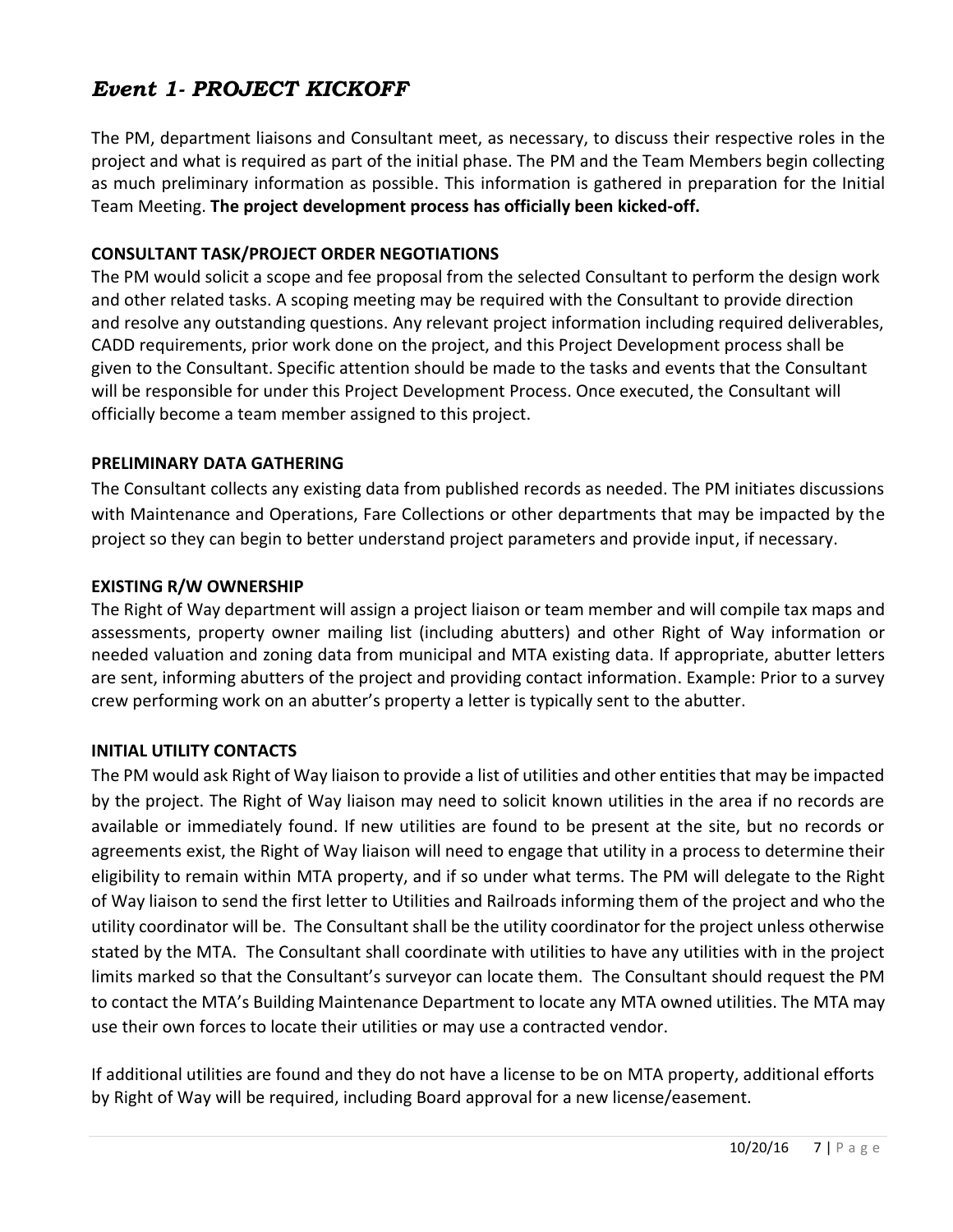If a Railroad passes through the project, a railroad agreement will be needed and the PM will coordinate with the Right of Way liaison.

#### **PRELIMINARY SURVEY COORDINATION**

The scope of the project is reviewed with the Consultant. The horizontal and vertical GPS controls are set by the Consultant or their sub-consultant. The MTA Right of Way department would gather existing Right of Way and Survey plans and provide through the PM to the Consultant. The Consultant obtains the Utility Contacts list and Property Owner Lists from the PM or from the Right of Way liaison. Once the Consultant has contacted the utilities to locate their facilities in the field, the Consultant sends their surveyor out to create an existing condition base map. Existing conditions plans and CADD files/model are then created, edited, and transmitted to the PM. A pre-survey meeting with PM, Consultant, ROW and Surveyor may occur if needed.

#### **PRELIMINARY GEOTECHNICAL INVESTIGATION**

The Consultant's geotechnical team member reviews the geology maps and requests existing utility information. The existing soil reports are reviewed for relevant information such as borings.

#### **INITIAL TRAFFIC IMPACT DISCUSSION**

The PM reviews with the Director of Engineering and the Consultant any particular needs regarding potential traffic control or other traffic impacts and assigns necessary tasks. If needed, traffic crash data is requested from MaineDOT by the Consultant or MTA staff and PM can request lane closure restriction traffic data from Engineering department.

#### **PRELIMINARY ENVIRONMENTAL EVALUATION**

The Consultant will conduct a Preliminary Wetland Delineation, Preliminary Surface Water Evaluation, Preliminary Hazardous Waste Assessment, and other Historic/Archeological/Cultural/Environmental evaluations, as necessary. Initial coordination letters are sent by the Consultant and copied to the MTA Permitting Liaison, if required. The MTA's Permitting Liaison will provide the project purpose statement, if required.

#### **INITIAL CONTACTS TO MaineDOT, Municipalities, MPOs:**

The PM delegates to the Planning Department liaison the task of contacting the Municipality and other Local and Regional Planning Organizations. In addition, if it has not been already done, the Planning Department liaison would inform the MaineDOT of the project and any potential traffic impacts as part of a joint coordination effort. In some cases, the project would have already been discussed with those entities as part of a previous planning effort, but this contact would be an informal update and a schedule may be suggested for future project related meetings.

For MTA projects involving a building or a new facility that is not connected to the road, such as an administration building, the MTA will utilize its Site Law of Development Act (SLODA) General Permit to comply with State permitting requirements. The PM delegates to Planning Department liaison the task of scheduling a preliminary meeting with the affected Municipality. Such meeting may discuss expectations regarding site plan review, building permits and other local permitting requirements. In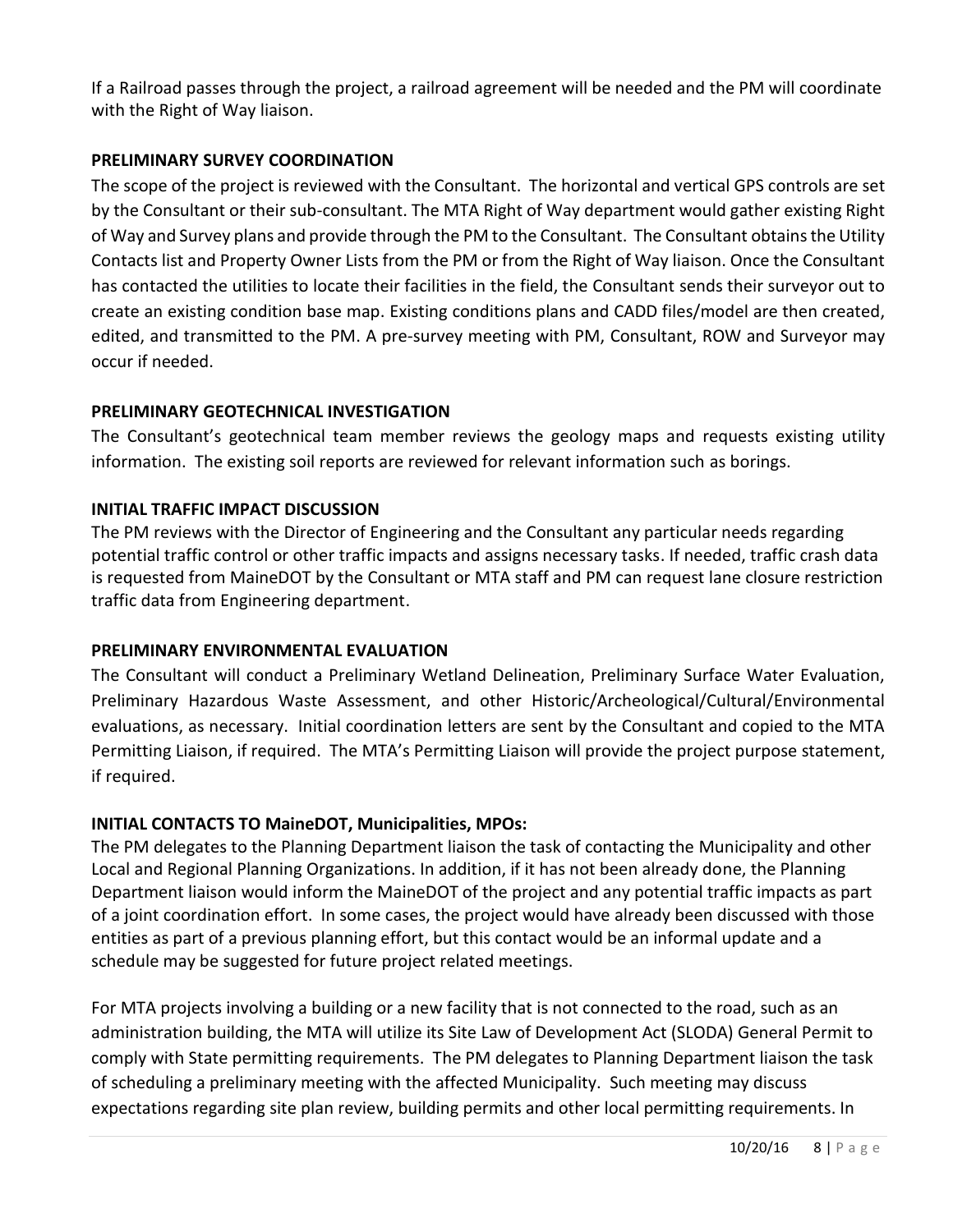those cases, MTA Legal would also be contacted to review situation and determine what will be required.

#### **PRELIMINARY BUDGET**

The Team Members shall review the project budget. If the project scope does not align with the budget, a meeting with GEC, CFO or COO may be required to understand the scope associated with the project budget (from 30-year plan or RM Deposit), and the PM will coordinate. If substantial additions to the scope/budget are being considered, the COO/CFO shall notify and receive input from the GEC.

# *Event 2 - INITIAL TEAM MEETING*

An initial team meeting may be scheduled by the PM, or requested by a team member to be scheduled by the PM, if determined beneficial. At this meeting, all information gathered by the Team is shared and discussed to help identify constraints. In addition, the project milestone dates and the project budget should be reviewed.

# *Event 3 - PRELIMINARY PROJECT SCOPE DEVELOPMENT*

#### **BASE R/W MAPPING**

The Consultant gathers Property Owner Records, Survey, Titles and Tax Maps. Existing Property Lines and Right of Way is plotted on the Existing Condition Plan by the Consultant.

#### **PRELIMINARY DRAINAGE DESIGN**

Regional Hydrology is reviewed by the Consultant. Rough flows are calculated and initial pipe sizes and locations are determined. The Consultant may conduct a field visit to see how the existing drainage functions. Preliminary recommendations are given to the team.

#### **PRELIMINARY UTILITY COORDINATION**

A field inspection by Consultant to review existing Utilities is conducted. Comments received from the Utility companies are reviewed by PM and Consultant and it is determined if more survey is required to address utility concerns. The Consultant contacts the utility to discuss needs of the project and solicit initial feedback. The Consultant should reference the MaineDOT Utility Coordination process as a guide when coordinating with the utilities.

#### **PRELIMINARY TRAFFIC DESIGN**

The Engineering department supplies traffic design considerations to the Consultant who incorporates them into the design. An example of such considerations is a possible detour route for a bridge closure.

#### **PRELIMINARY GEOTECH INFORMATION PHASE II**

The Consultant's Geotechnical Team Member proposes any additional borings. Upon approval by the PM, the PM shall arrange for Traffic control. The boring logs are evaluated and preliminary recommendations are developed.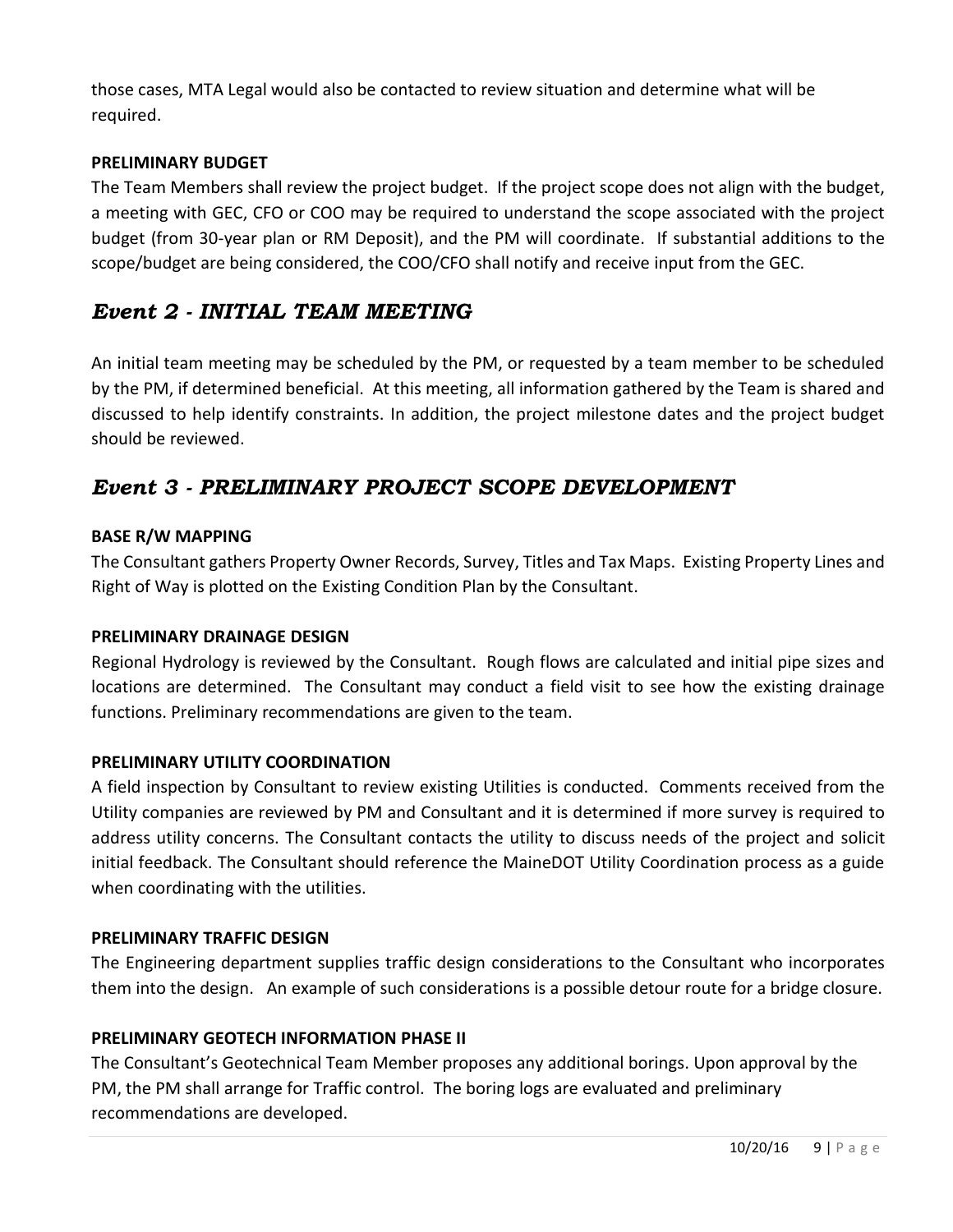# *Event 4 10% DESIGN*

#### **PRELIMINARY ALIGNMENT DESIGN OR SCOPE DEVELOPMENT**

Based on the input from the Team at Event 2 - Initial Team Meeting and the subsequent activities under Event 3, the Consultant develops the initial horizontal and vertical alignment and/or the preliminary project scope of work. This alignment and/or scope of work are shared with the Team and other Departments for comments. The PM will determine a comment period and everyone is expected to respond. By providing the alignment/scope proposal at this stage, Team members will have advanced opportunity to review the proposal and consider any potential impacts from their perspective. Adjustments are made, as warranted.

A bridge type study, if needed, may be initiated and reviewed with the MTA to later be included in the Preliminary Design Report (PDR).

#### **ENVIRONMENTAL EVALUATION**

Initial project information is delivered to the PM by the Consultant for comments. These comments are reviewed and delivered to the Team. Additional data may be identified and collected in order to determine and document preliminary permitting levels and permitting timeline, if needed. At this time, an Interagency or Pre-application Meeting may be required between the Authority, MaineDOT and other State and Federal Environmental Agencies, such as the Department of Environmental Protection, Department of Inland Fisheries and Wildlife, Department of Marine Resources, Army Corps of Engineers and Environmental Protection Agency. This meeting is coordinated by MTA's Environmental Permitting Liaison.

## *Event 5 -10% DESIGN REVIEW*

A team meeting may be scheduled by the PM, or requested by a team member to be scheduled by the PM, if determined beneficial.

# *Event 6 - FINALIZING 10% DESIGN*

#### **PRELIMINARY COORDINATION WITH MUNICIPALITY AND MAINEDOT**

Consultation with the Municipality officials may occur at this stage of the project to determine impacts or the requirement for a public informational meeting. At a minimum, the Town Manager, or a designee of the town government is informed of the project. If impacts such as a detour are planned, a meeting with Town officials and Team representatives should be conducted. Town officials may include, but are not limited to the Manager, Planner, Engineer, Public Works Director, the Fire/Rescue/Police officials and school bus officials, depending on the level of impact. In addition, a meeting or discussion with MaineDOT regional office may occur to discuss the project.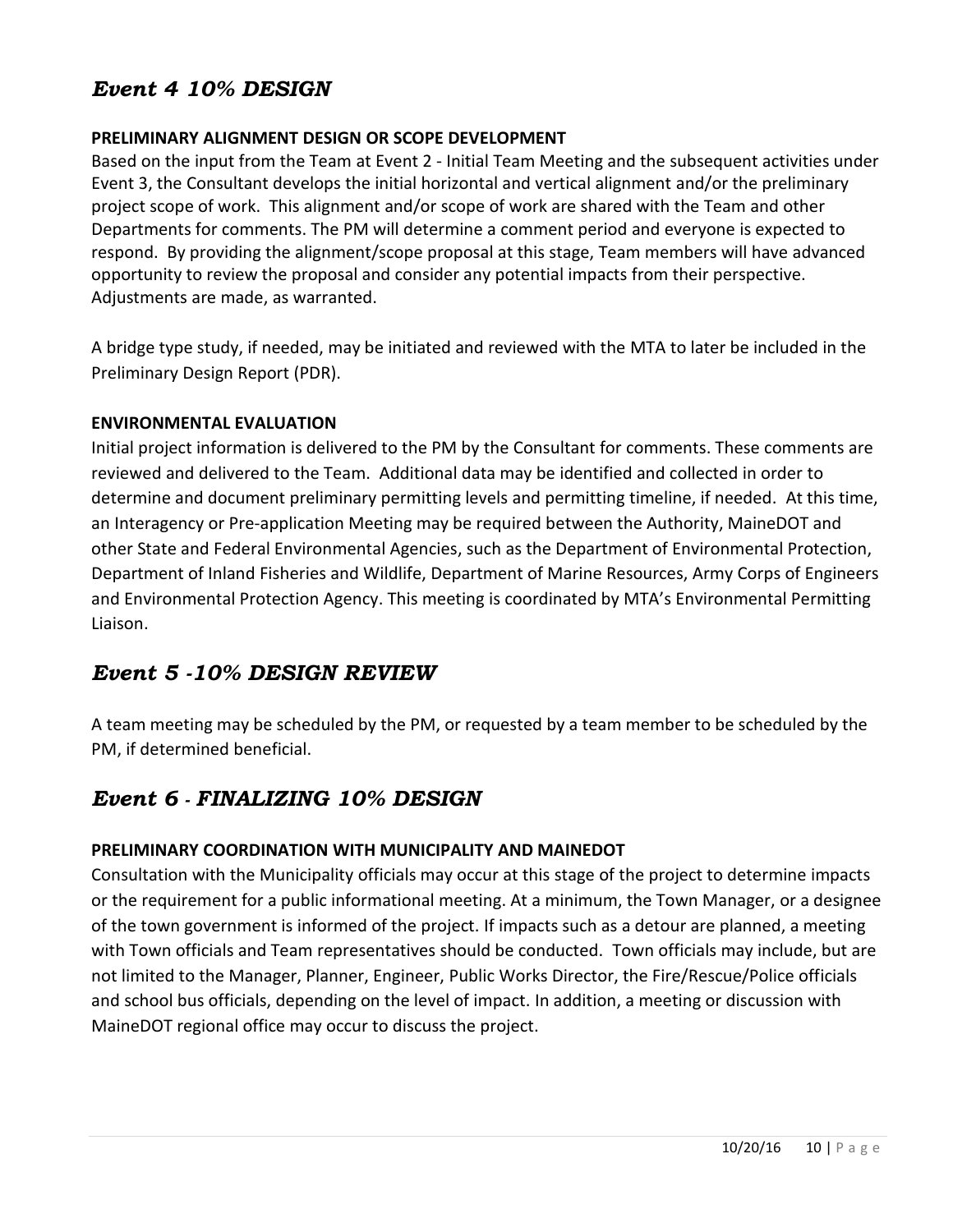#### **PUBLIC MEETING**

If a public informational meeting is determined to be required, the PM schedules the meeting or tasks Planning Department liaison with scheduling the meeting. Notice of such meeting is mailed to the impacted abutter mailing list, provided by the Right of Way liaison. A notice of the meeting may also be advertised in the local newspaper. At this meeting, information gathered from the previous Events is shared and information from the Public is gathered. The PM acts as the moderator and other Team Members may attend, if appropriate.

#### **SUMMARY OF INPUT RECEIVED**

The PM communicates to the Team a summary of the input received (if any). All comments and information provided to the MTA during Event 6 is considered and all reasonable alternatives are investigated. The PM and Team members should review the input received and follow-up with the respective party, as needed. Then, the PM and Team can begin utilizing all the information obtained to continue developing the project. The amount of preliminary engineering may vary between alternatives depending on the continued viability of an alternative (if applicable). Further discussions with MaineDOT may be required, including coordination with adjacent projects.

# *Event 7 - PDR PREPARATION (30% DESIGN)*

The PDR (Preliminary Design Report) is a document that contains general project information, a conceptual design and corresponding cost estimate, preliminary plans and other information gathered during the preliminary data gathering stage. All Team Members review and provide input into the PDR.

#### **RIGHT OF WAY ACTIVITIES**

Preliminary Design and Proposed Right of Way information are reviewed. If there are major impacts to properties, the affected Property Owners are contacted by the Right of Way liaison.

Cost data arising from proposed Right of Way is compiled, including any appraisals or valuations needed. If relocations due to the Project are required, a Preliminary Relocation Report and cost estimate are compiled. MTA Right of Way would contact the impacted Property Owners.

The Utility Coordinator schedules a meeting with the Utilities to discuss their Right of Way needs. Preliminary utility costs are developed by the Consultant in order to determine alternatives and to minimize impacts. Aerial and underground Utility conflicts with the Preliminary Design are identified. Data from the Preliminary Design and Consultant Utility Coordinator are compiled to develop the proposed Right of Way mapping. Right of Way mapping may be done by MTA Right of Way or may be tasked to the Consultant.

#### **ENVIRONMENTAL EVALUATION**

The appropriate department liaison and/or Consultant will develop the Hazardous Waste Plan, Long-term BMPs(CPEC binder), Stormwater Analysis, Landscape Plan, Wetland Mitigation Plan, Property Assessment and Work Windows, as required. A draft permit application is prepared and submitted to the PM as part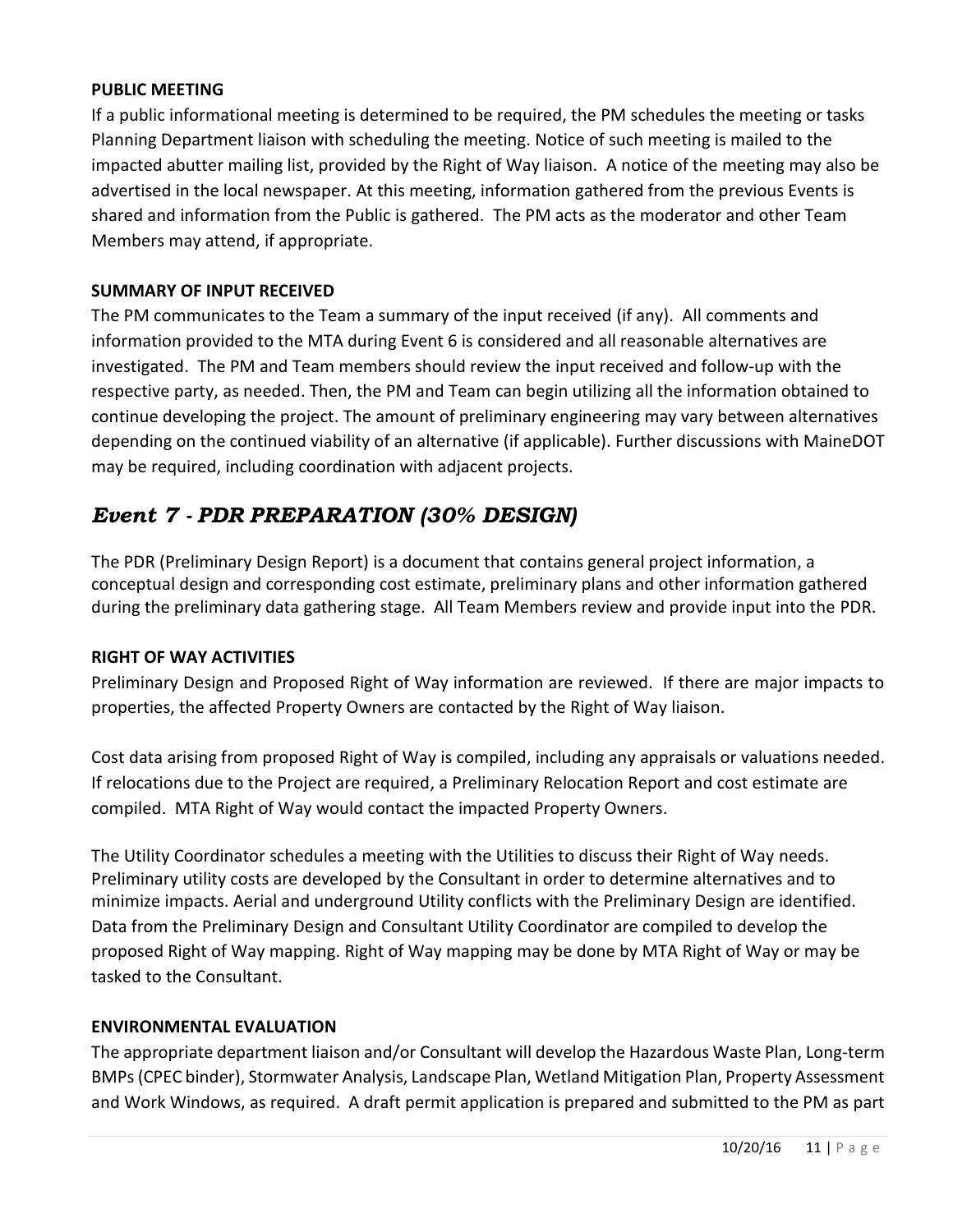of the PDR.

#### **MUNICIPAL & MAINEDOT COORDINATION**

The Municipalities and/or MaineDOT are contacted by the Planning Department liaison and if necessary project preliminary plans are provided for review. In some cases, Municipal or MaineDOT participation might be required (i.e. sidewalks on a bridge, etc.). These costs would be determined and a written Memorandums of Understanding would be agreed upon and executed.

#### **PRELIMINARY CONSTRUCTION ESTIMATE**

The Consultant develops a cost estimate and provides it to the PM. The estimate is incorporated into the PDR. Costs for Environmental mitigation, right of way acquisition or impacts, utility coordination and traffic impacts should be included. If the project scope does not align with the budget, a meeting with GEC, CFO or COO may be required to understand the scope associated with the project budget (from 30 year plan or RM Deposit), and the PM will coordinate. If substantial additions to the scope/budget are being considered, the COO/CFO shall notify and receive input from the GEC.

#### **DRAFT PDR DISTRIBUTION**

The PDR is distributed for comments to the Project Team and other departments, as necessary, with a comment period, as determined by the PM.

The PM collects and analyzes the comments received on the PDR. If no comments or only minor comments are received, the necessary adjustments are made to the PDR. If significant comments are received, the Team will meet to review and address these comments. Final comments will be incorporated into the PDR. If the Team has determined that the comments from the PDR lead to decisions outside the Team's discretion, a Meeting with COO and/or CFO may be held.

Once the PDR is completed, it is expected that the Team has addressed all comments and concerns with regards to alignment and/or scope and made final decisions based on all the information collected to date. The alignment/scope will remain unchanged through the remainder of the project development process in order to remain on schedule and within the allotted project budget. Any change to the alignment/scope from beyond this step would essentially bring the project back to this point and put the schedule and budget in jeopardy. The Team will select the preferred alternative and a public presentation will be developed, if needed. The reasons for dismissal of other alternatives, if any, are discussed in the PDR's Summary of Engineering.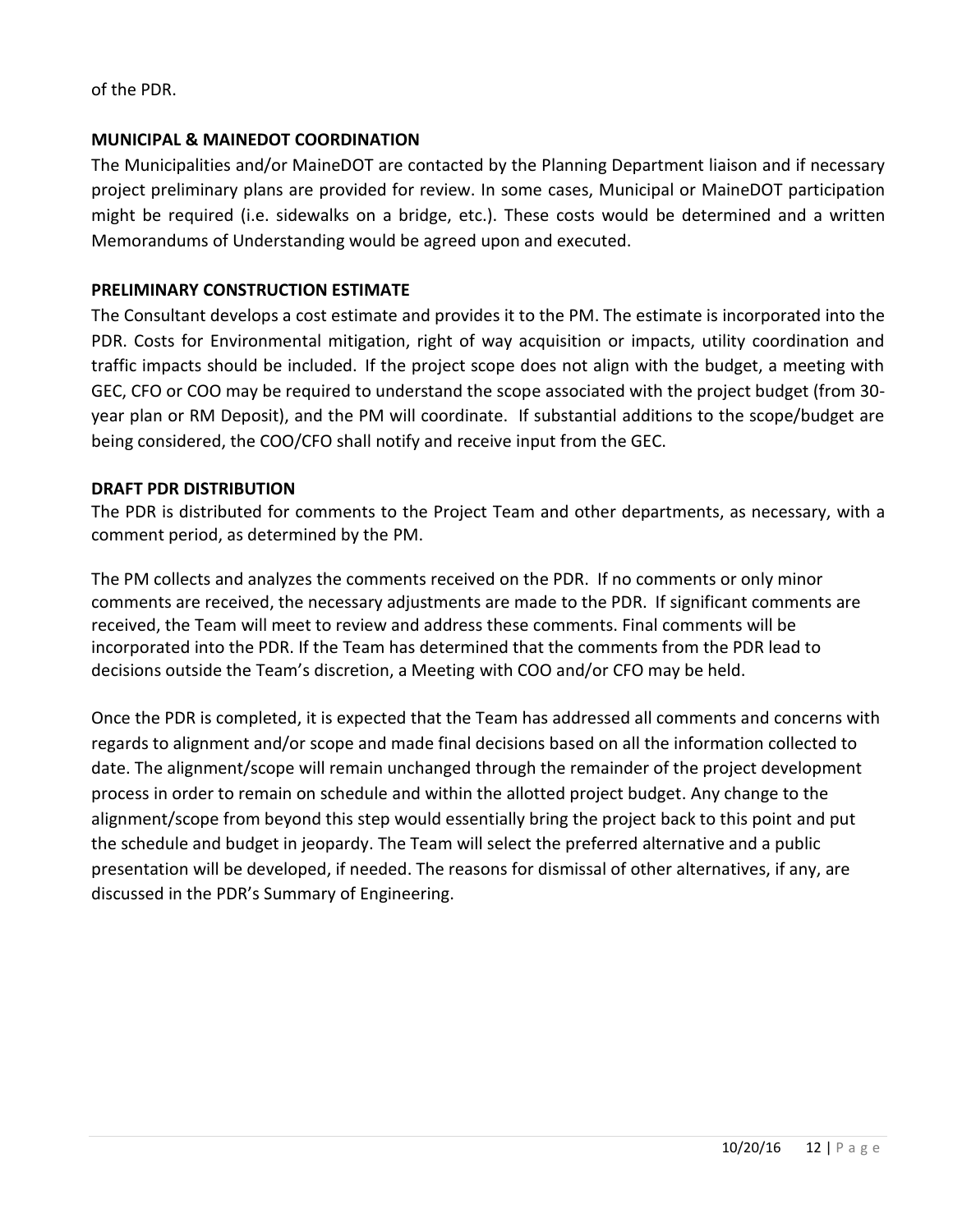# *Event 8 – FINALIZING PDR*

#### **PUBLIC MEETING**

If determined to be required by the Project Team, the relevant information from the PDR is presented to the public by the Project Manager and other Team Members as appropriate. This could be a letter to the municipality, a meeting with Municipal Officials, or a Public Meeting, depending on the level of impact. The Public's comments and concerns are received. The PM communicates a brief summary of the Public Meeting to the Team.

In addition, further communications with MaineDOT would occur at this time if impacts associated with traffic or adjacent projects/structures are determined.

#### **PDR APPROVAL**

The PDR is approved by the Director of Engineering & Building Maintenance and other Directors/Officers, if appropriate. PDR is distributed to Project Team.

# *Event 9 - 60% DESIGN*

The 60% design including geometrics, details and drainage are refined (or other features depending on the project type). Special details and special provisions are written as the plans are created.

#### **FINAL TRAFFIC DESIGN**

Final recommendations for Traffic are incorporated into the plans by the Consultant.

#### **FINAL GEOTECH DESIGN/REPORT**

Recommendations on settlement, foundations and wall details are developed. (If additional borings are needed to supplement previous findings, they are requested at this stage.) The Final Soils Report is written.

#### **ENVIRONMENTAL PERMIT SUBMITTAL**

If not already completed, the Consultant shall prepare and submit the final Permit Application (Permit By Rule, ACOE Self-certification form, NRPA, etc.) to the appropriate regulatory agencies.

#### **RIGHT OF WAY ACTIVITIES**

The consultant will provide the ROW mapping to the MTA right of way liaison. The easements and rights are added to the plan New boundaries, parcel delineation, and distances are added to the plan. The plan is reviewed for negotiation and final design changes. The final right of way plan is developed. MTA Right of Way liaison will determine if any impacts to adjacent properties and/or any acquisitions needed and will determine value. The Right of Way liaison will negotiate with the Property Owners and will purchase needed property.

The Titles are updated by the Right of Way Department, or assigned to a contracted title attorney. Final Offer Letters and Condemnation Package are sent out. If negotiations are ongoing, a work permit to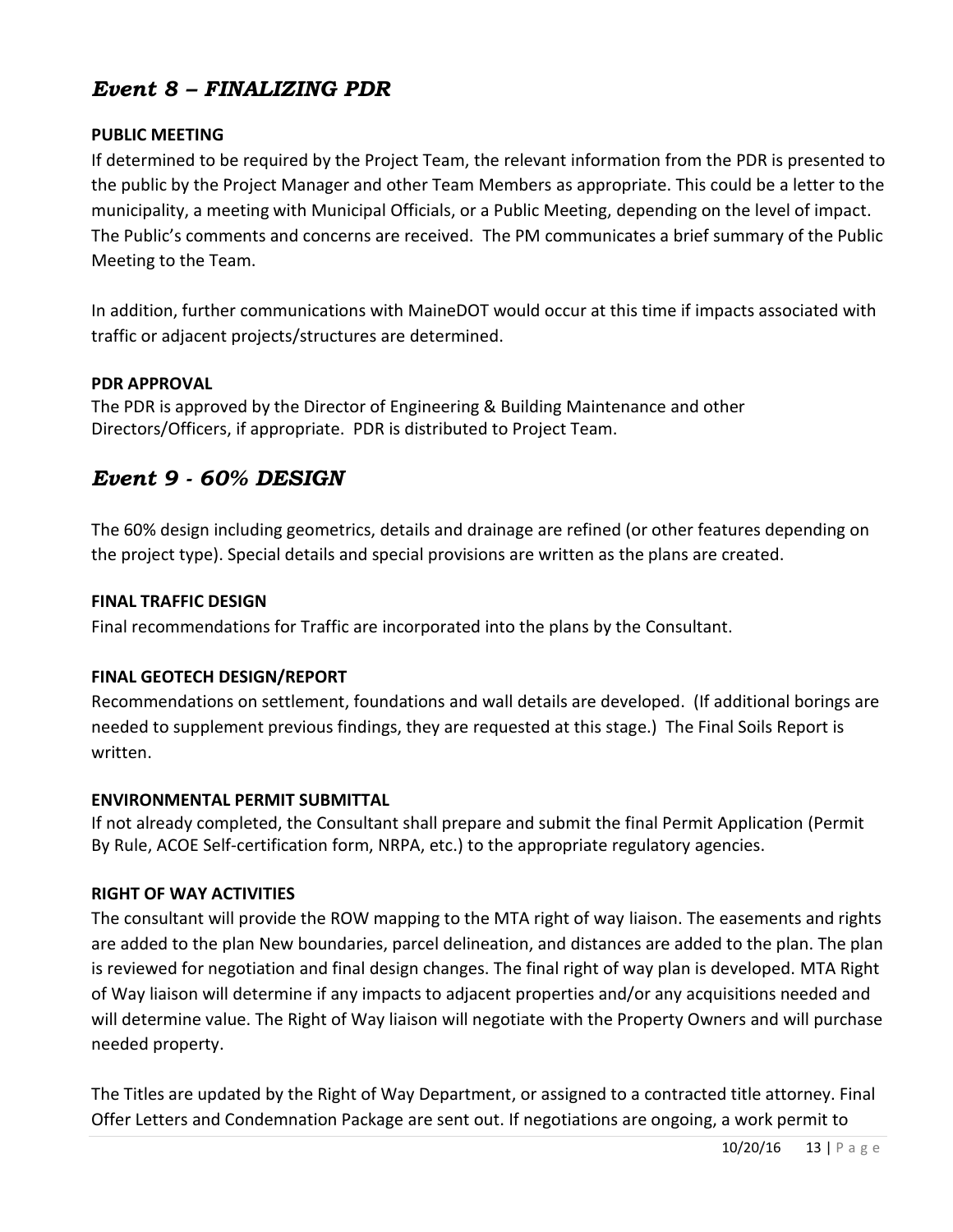access the needed parcel may be utilized, only when absolutely necessary. Condemnation is to be used only when absolutely necessary. All Right of Way purchases shall be handled in accordance with the MTA's Right of Way acquisition policy.

A letter and plans are sent to the Utilities and any railroads if required by the Consultant with particular issues marked. The pole list and other final relocations are received from the utilities involved. A Pre-Coordination meeting may be held at this time and will be run by the Consultant.

New utility services will be established by the PM, as needed.

The Relocation Report is reviewed. It is determined if there are any Business or Residential relocations. It is also determined if there are any signs or Personal Property takes. Owners are contacted by MTA Right of Way department.

#### **CONSTRUCTION ESTIMATE**

The Consultant refines cost estimate and provides it to the PM. The estimate is incorporated into the 60% design submission package. If the project scope does not align with the budget, a meeting with GEC, CFO or COO may be required to understand the scope associated with the project budget (from 30-year plan or RM Deposit), and the PM will coordinate. If substantial additions to the scope/budget are being considered, the COO/CFO shall notify and receive input from the GEC.

#### **60% DESIGN SUBMISSION DISTRIBUTION**

The 60% design plans and draft specifications are distributed for comments to the Project Team and other departments, as necessary, with a comment period, as determined by the PM.

The PM collects and analyzes the comments received on the 60% submission. If no comments or only minor comments are received, the necessary adjustments are made to the plans and specifications. If significant comments are received, the Team will meet to review and address these comments. Final comments will be incorporated into the final design.

# *Event 10 - 98% DESIGN*

## **ENVIRONMENTAL COORDINATION**

The Permit is received. Approval for the Final Mitigation Plan or in lieu fee has also been received. The Consultant shall incorporate any permit conditions into the contract documents.

The BMP locations, Impacts and Mitigation Plan are finalized. Special Provisions 105, 656 and Hazardous Waste are finalized. Erosion and Sedimentation Control quantities, Hazardous Waste quantities and Landscape Items are estimated.

#### **CPEC BINDER**

The Construction Project Environmental Compliance (CPEC) Binder is a procedural document that records the project design, project construction, and post construction activities for environmental compliance. CPEC binder shall include a checklist with all the permit conditions, including the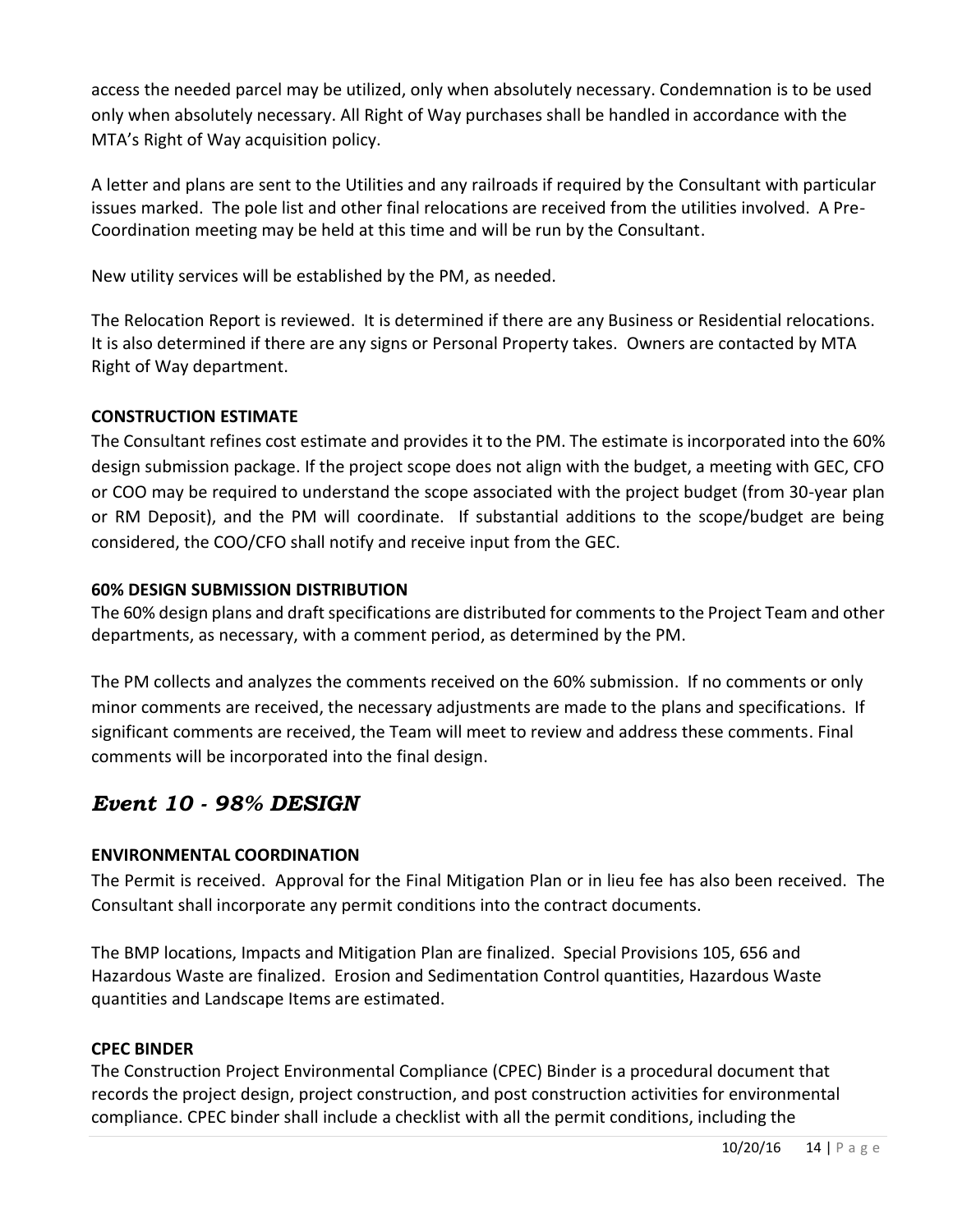submission of a compliance report. The Consultant shall submit the 98% CPEC binder to the PM. The PM will distribute the CPEC binder to applicable departments, for review.

#### **CONSTRUCTION ESTIMATE**

The Consultant finalizes the cost estimate and provides it to the PM. The estimate is incorporated into the 98% design submission package. The 98% project estimate is submitted to the Engineering Program manager to include in the monthly Authority Board bidding schedule update. If the project scope does not align with the budget, a meeting with GEC, CFO or COO may be required to understand the scope associated with the project budget (from 30-year plan or RM Deposit), and the PM will coordinate. If substantial additions to the scope/budget are being considered, the COO/CFO shall notify and receive input from the GEC. This cost estimate is submitted to the Engineering Program Manager to include in the MTA Board Update.

#### **98% DESIGN SUBMISSION DISTRIBUTION**

The 98% submission shall consist of all plan sheets and a complete contract specification book. The PM distributes the 98% submission for comments to the Project Team and other departments, as necessary, with a comment period, as determined by the PM.

The PM collects and analyzes the comments received on the 98% submission. If no comments or only minor comments are received, the necessary adjustments are made to the plans and specifications. If significant comments are received, the Team will meet to review and address these comments. Final comments will be incorporated into the PS&E submission.

#### **ADMINISTRATIVE RESPONSIBILITIES**

The PM will work with Construction Program Manager and Purchasing Department to establish the contract advertising and bid opening dates. Construction Manager needs to select/assign resident engineer and inspection team including material testing firms.

The Consultant must submit the required information needed for the Request for Wage Determination form to the PM who will submit to the COO. The COO will submit the Request for a Wage Determination form to the Bureau of Labor Standards for the fair minimum wage rates to be paid to the laborers and workers employed on the construction project. This information must be included in the final PS&E.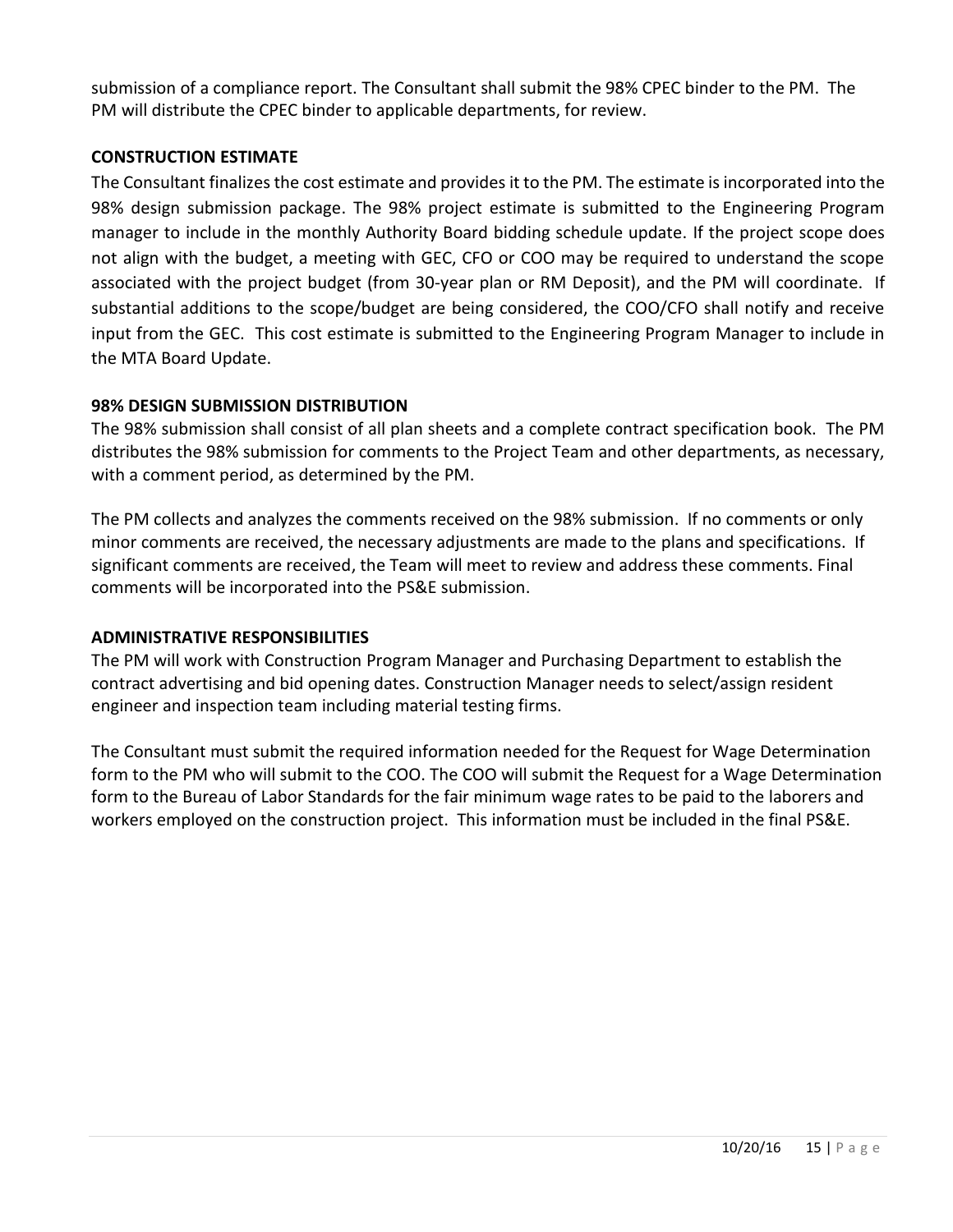# *Event 11 - PS&E (PLANS, SPECIFICATIONS AND ESTIMATE)*

#### **FINALIZE PLANS AND CONTRACT DOCUMENTS**

Consultant revises the plans and contract documents to reflect the comments received on the 98% submission.

#### **FINAL ESTIMATE REVIEW**

The Final Construction Estimate is developed by the Consultant and reviewed by the Team. This is incorporated into the PS&E package.

#### **ENVIRONMENTAL APPROVALS COMPLETE**

The Environmental Documentation is packaged and added to the Contract Package.

#### **FINAL CPEC BINDER**

The Consultant shall submit the CPEC binder to the PM. The PM will distribute the CPEC binder to the Construction Program Manager.

#### **CONSTRUCTION SURVEY/INSPECTION TEAM REVIEW**

Construction inspection team should be on board and the inspection team should be reviewing the plans and providing constructability review before PS&E is finalized.

#### **R/W SECURED**

All right of way needed for the project including land acquisitions, work permits, licenses or easements are finalized and executed.

#### **UTILITY/MPO/Municipal/MaineDOT Agreements**

Any Utility or other project related agreements or separate Memorandums for coordinating work have been executed and are ready to implement.

#### **PS&E PACKAGE SUBMISSION**

The Consultant submits the PS&E package, consisting of the final Plans, Specifications, and an Engineer's Estimate. The PS&E package is reviewed by the Director of Engineering & Building Maintenance and any other interested party or stakeholder.

The PM submits the PS&E package and the "Notice to Advertise" to the Purchasing Department (short form and long form).

The final original plan cover sheet is signed by the MTA COO and the appropriate Director. Professional Engineer stamp(s) for the responsible engineer(s) for each plan sheet shall be stamped on the final original plan cover sheet as per the MTA's sample CADD drawings provided to the Consultant by the PM.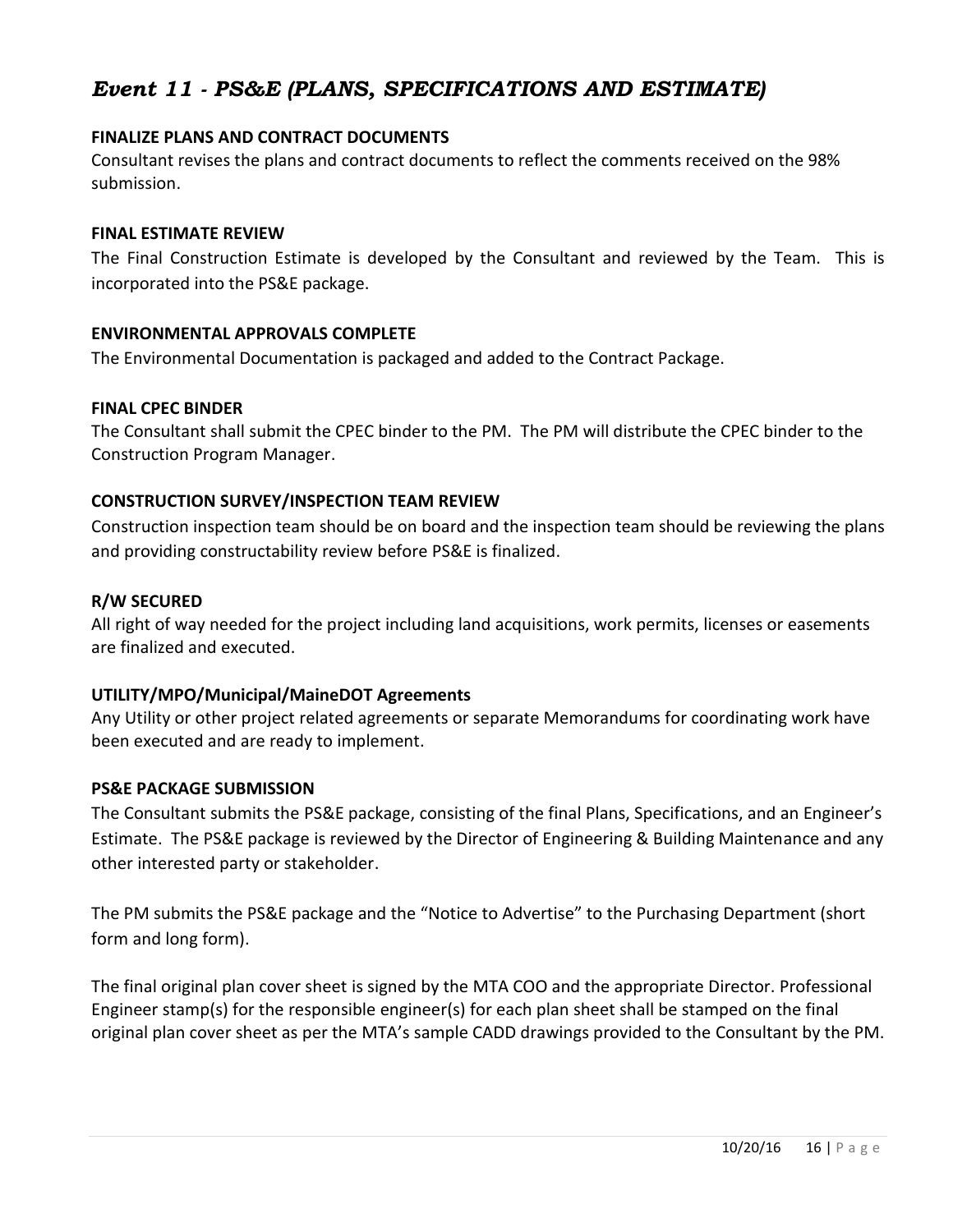# *Event 12 – BID PHASE*

#### **PROJECT ADVERTISEMENT**

The project is advertised or solicited. Shortly thereafter, a pre-bid meeting may be held. The Consultant will typically run the pre-bid meeting. Addendums are created by the Consultant and reviewed and approved by the MTA. Addendum approvals are required by the MTA staff that signed the Title Sheet of the Plans. Addendums are sent out to the bidders by the MTA's Purchasing Department.

#### **PUBLIC INFORMATIONAL MEETING**

If determined to be required by the Project Team or by the MTA's Public Participation Process Policy, a public informational meeting is scheduled by the PM or Planning Department liaison. This meeting may occur while the project is out to bid, or after the contract has been awarded. The public informational meeting may be a stand-alone public meeting, or may be part of a Selectmen's or Council Meeting. Notice of such meeting may be communicated via a letter mailed to impacted abutters or an advertisement in the local newspaper. At the meeting, an overview of the project scope of work and anticipated schedule is presented. The PM communicates a brief summary of the Public Meeting to the Team.

#### **AWARD RECOMMENDATION**

Bids are received and reviewed by the Consultant and the Team. A recommendation regarding contract award is made to the Team by the Consultant. The Team forwards the recommendation to the COO/CFO who will make a recommendation regarding contract award to the MTA Board. The Board makes the decision to award.

# *Event 13 - CONTRACT AWARD*

The management and oversight of the project is officially handed off from the PM to the Construction Program Manager at this point.

#### **CONTRACT AWARD**

The Award Recommendation is completed and sent to the Contractor by the Purchasing Department. The Purchasing department will review the required materials submitted by the Contractor to make sure all documents are in order including insurance certificates, bonds, and other requirements of award.

#### **ENVIRONMENTAL COORDINATION**

Consultant shall prepare and submit the Construction General Permit NOI for the MTA Environmental Coordinator's signature. MTA Planning Department liaison shall submit the ACOE NOI. The MTA Planning Department liaison should have also sent a request for check in to Finance department for any permitting or in-lieu fees, or develop a schedule for wetland monitoring, if applicable.

#### **CONSTRUCTION ADMINISTRATION**

The responsibilities of the Consultant will be defined in a construction support task/project order and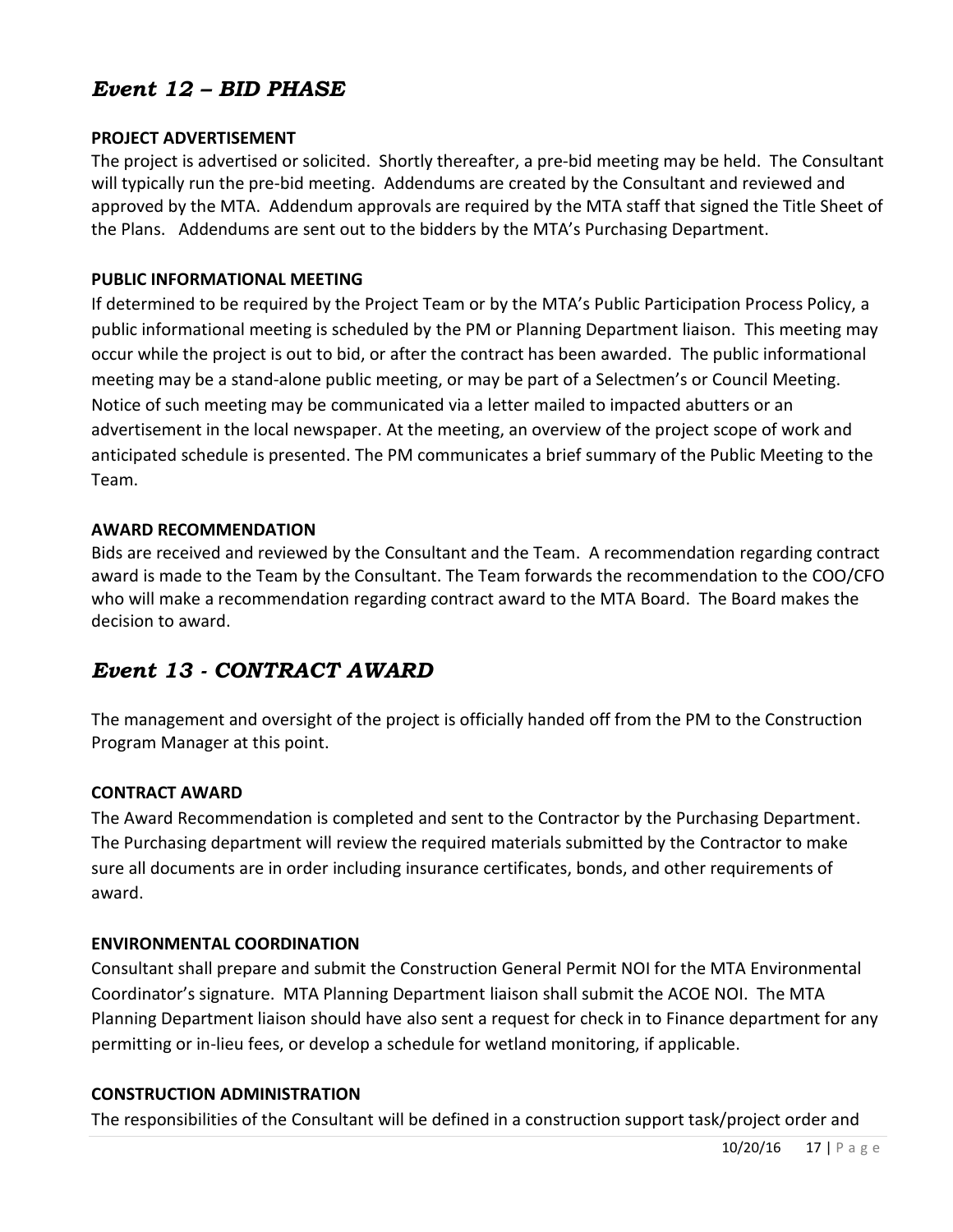will differ from project to project. At a minimum, the Consultant will need to be available throughout the construction to answer questions and provide the construction team with advice.

#### **PRE-CONSTRUCTION and/or PARTNERING MEETING**

The Resident Engineer assigned to the project coordinates and runs the Pre-Construction meeting with the Contractor to discuss Plans, Specifications and Procedures for the Project. The Resident Engineer is responsible to the Construction Program Manager for the project from this point forward. The Resident Engineer and Construction Program Manager would determine if any other MTA or Consultant team members are required for the Pre-construction or Partnering meeting. Usually a meeting with the Utilities is held jointly with this meeting. A partnering meeting is also discussed with the Contractor and may be scheduled for several weeks following construction start.

# *Event 14 - CONSTRUCTION*

Construction of the project takes place. Proposed changes during construction that may affect project impacts, property owner compensation, or commitments to others, should be coordinated with Team Members whose interest may be affected. Should Change Orders or Extra Work Orders be required, appropriate Team Members, including the Consultant, are consulted for input.

#### **SUBSTANTIAL COMPLETION**

At substantial completion the MTA's General Engineering Consultant needs to provide a recommendation to the MTA concerning the reduction in retainage. Once this recommendation is made, a reduction can be authorized.

## **FINAL TEAM MEETING/INSPECTION**

When construction is complete, the Construction Program Manager and the Resident Engineer invite some Team members and the GEC to an on-site Final Inspection to review the project. In addition, a separate meeting may be scheduled for the Team members to provide feedback on how the process worked during the development of the project. At the meeting, Team Members will discuss what went right, what went wrong, and how the project development process could be improved.

Once the Team has determined that the completed project met the intent of the contract plans and specifications, the Resident Engineer shall prepare a letter to the COO/CFO stating such.

In addition, the MTA's General Engineering Consultant must provide a recommendation to close the project and release all retainage to the COO and the MTA's Board must review and approve the final payment to the Contractor.